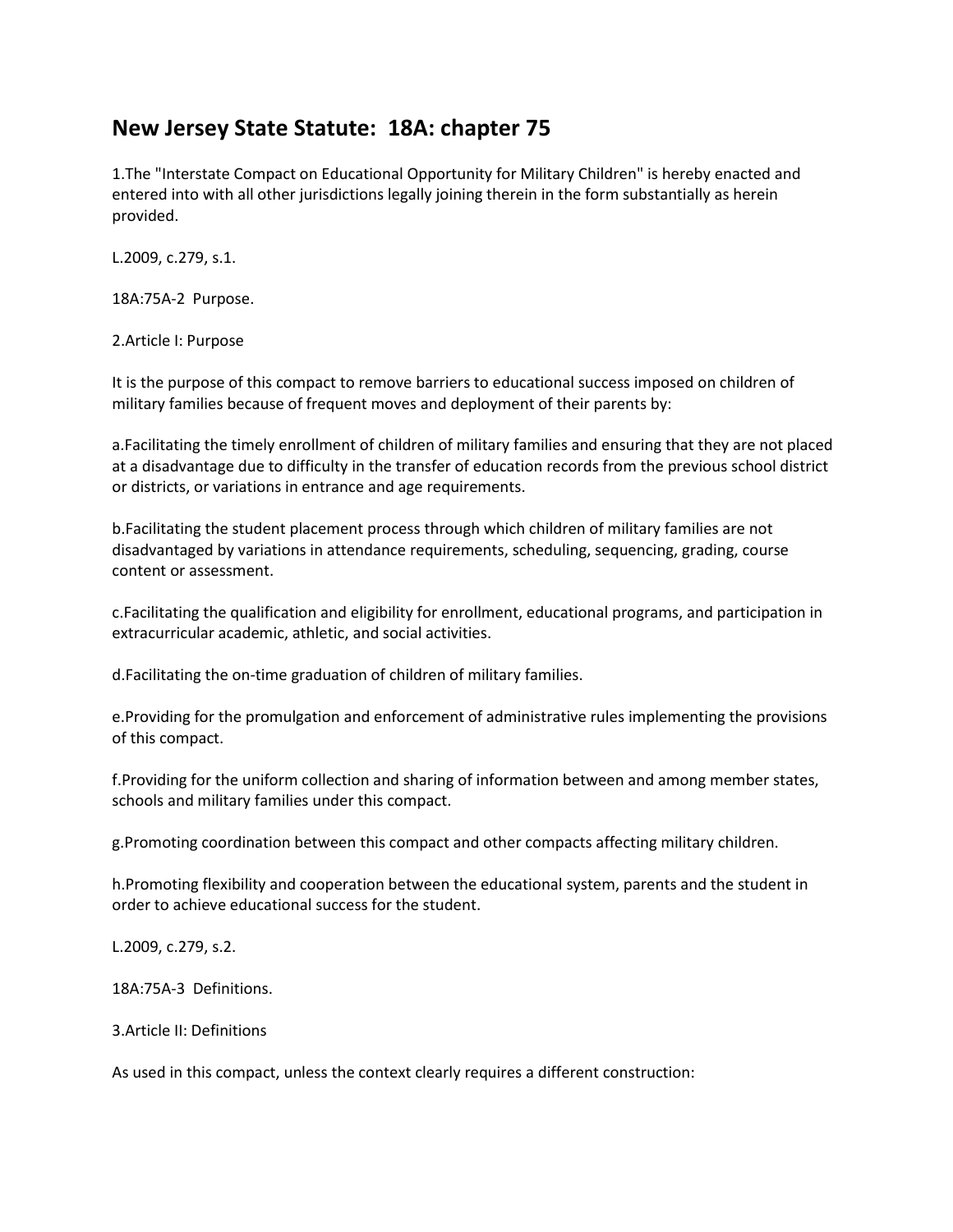a."Active duty" means full-time duty status in the active uniformed service of the United States, including members of the National Guard and Reserve on active duty orders pursuant to 10 U.S.C. ss.1209 and 1211.

b."Children of military families" means a school-aged child or children, enrolled in Kindergarten through Twelfth grade, in the household of an active duty member.

c."Compact commissioner" means the voting representative of each compacting state appointed pursuant to Article VIII of this compact.

d."Deployment" means the period one month prior to the service members' departure from their home station on military orders through six months after return to their home station.

e."Education or educational records" means those official records, files, and data directly related to a student and maintained by the school or local education agency, including but not limited to records encompassing all the material kept in the student's cumulative folder such as general identifying data, records of attendance and of academic work completed, records of achievement and results of evaluative tests, health data, disciplinary status, test protocols, and individualized education programs.

f."Extracurricular activities" means a voluntary activity sponsored by the school or local education agency or an organization sanctioned by the local education agency. Extracurricular activities include, but are not limited to, preparation for and involvement in public performances, contests, athletic competitions, demonstrations, displays, and club activities.

g."Interstate Commission on Educational Opportunity for Military Children" means the commission that is created under Article IX of this compact, which is generally referred to as the Interstate Commission.

h."Local education agency" means a public authority legally constituted by the state as an administrative agency to provide control of and direction for Kindergarten through Twelfth grade public educational institutions.

i."Member state" means a state that has enacted this compact.

j."Military installation" means a base, camp, post, station, yard, center, homeport facility for any ship, or other activity under the jurisdiction of the Department of Defense, including any leased facility, which is located within any of the several States, the District of Columbia, the Commonwealth of Puerto Rico, the U.S. Virgin Islands, Guam, American Samoa, the Northern Marianas Islands and any other U.S. Territory. Such term does not include any facility used primarily for civil works, rivers and harbors projects, or flood control projects.

k."Non-member state" means a state that has not enacted this compact.

l."Receiving state" means the state to which a child of a military family is sent, brought, or caused to be sent or brought.

m."Rule" means a written statement by the Interstate Commission promulgated pursuant to Article XII of this compact that is of general applicability, implements, interprets or prescribes a policy or provision of the Compact, or an organizational, procedural, or practice requirement of the Interstate Commission,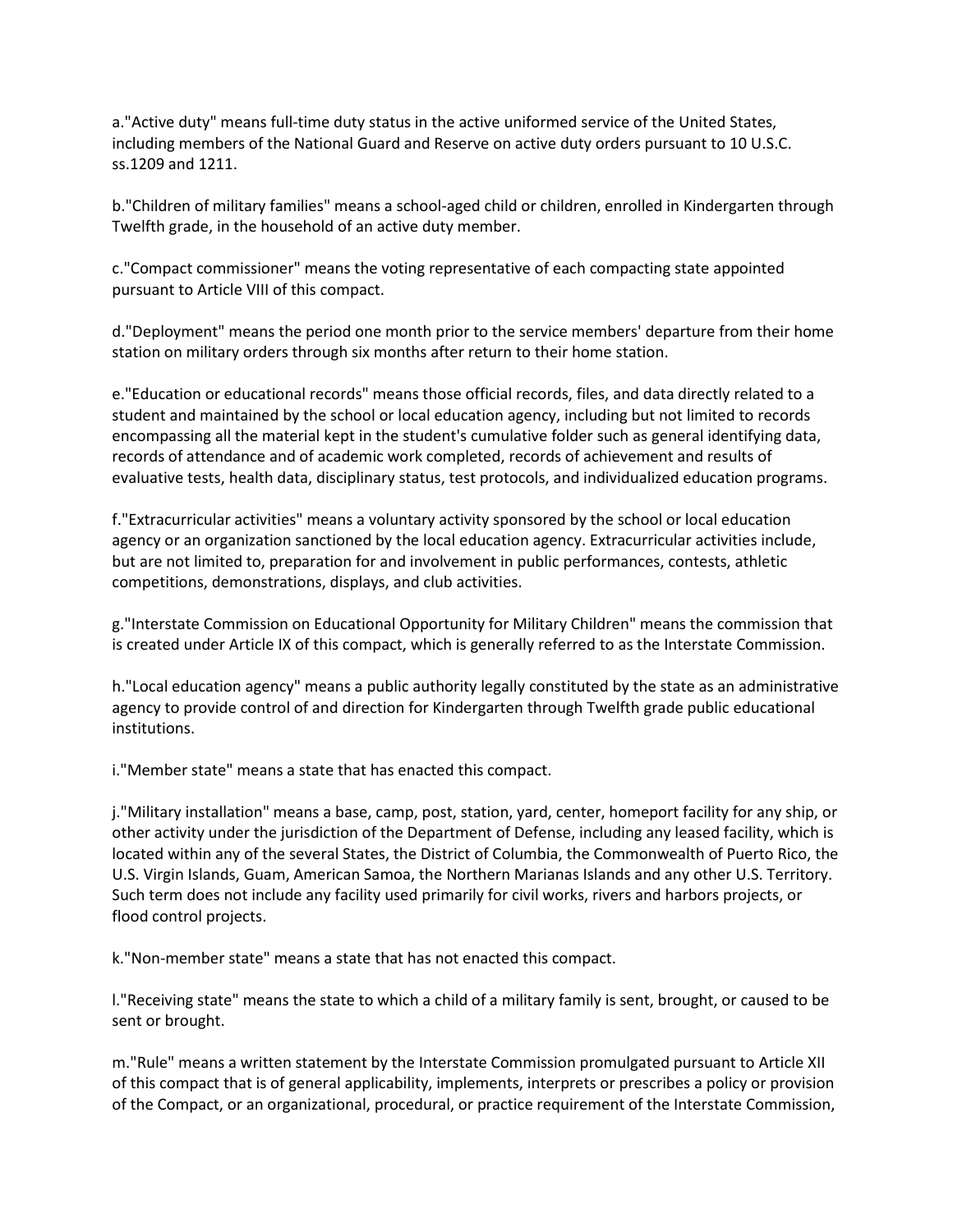and has the force and effect of statutory law in a member state, and includes the amendment, repeal, or suspension of an existing rule.

n."Sending state" means the state from which a child of a military family is sent, brought, or caused to be sent or brought.

o."State" means a state of the United States, the District of Columbia, the Commonwealth of Puerto Rico, the U.S. Virgin Islands, Guam, American Samoa, the Northern Marianas Islands and any other U.S. Territory.

p."Student" means the child of a military family for whom the local education agency receives public funding and who is formally enrolled in Kindergarten through Twelfth grade.

q."Transition" means (1) the formal and physical process of transferring from school to school or (2) the period of time in which a student moves from one school in the sending state to another school in the receiving state.

r."Uniformed service or services" means the Army, Navy, Air Force, Marine Corps, Coast Guard as well as the Commissioned Corps of the National Oceanic and Atmospheric Administration, and Public Health Services.

s."Veteran" means a person who served in the uniformed services and who was discharged or released therefrom under conditions other than dishonorable.

L.2009, c.279, s.3.

18A:75A-4 Applicability.

4.Article III: Applicability

a.Except as otherwise provided in subsection b. of this section, this compact shall apply to the children of:

(1)active duty members of the uniformed services as defined in this compact, including members of the National Guard and Reserve on active duty orders pursuant to 10 U.S.C. ss.1209 and 1211;

(2)members or veterans of the uniformed services who are severely injured and medically discharged or retired for a period of one year after medical discharge or retirement; and

(3)members of the uniformed services who die on active duty or as a result of injuries sustained on active duty for a period of one year after death.

b.The provisions of this interstate compact shall only apply to local education agencies as defined in this compact.

c. The provisions of this compact shall not apply to the children of:

(1)inactive members of the national guard and military reserves;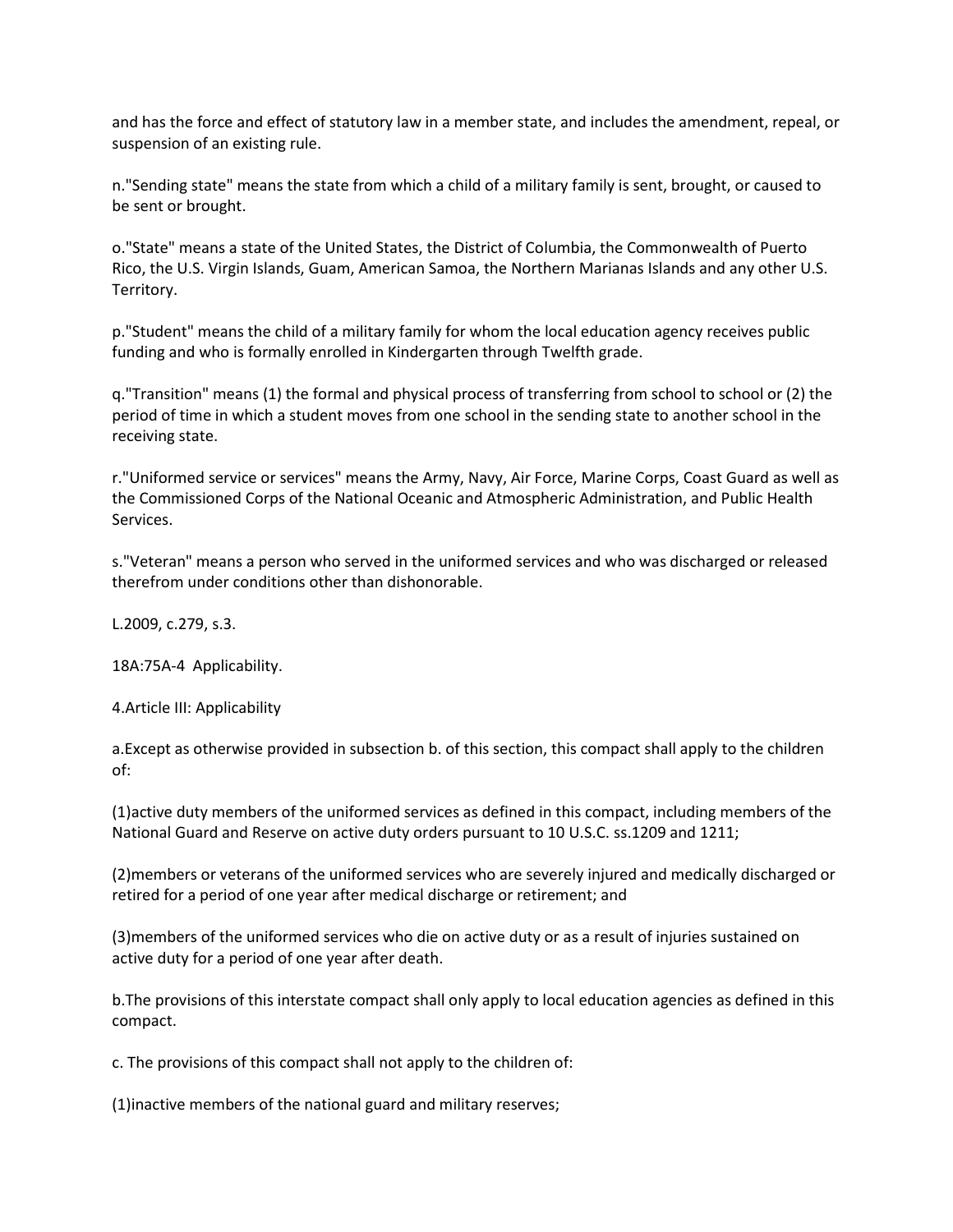(2) members of the uniformed services now retired, except as provided in subsection a. of this section;

(3)veterans of the uniformed services, except as provided in subsection a. of this section; and

(4)other U.S. Dept. of Defense personnel and other federal agency civilian and contract employees not defined as active duty members of the uniformed services.

L.2009, c.279, s.4.

18A:75A-5 Educational records and enrollment.

5.Article IV: Educational Records and Enrollment

a.Unofficial or "hand-carried" education records - In the event that official education records cannot be released to the parents for the purpose of transfer, the custodian of the records in the sending state shall prepare and furnish to the parent a complete set of unofficial educational records containing uniform information as determined by the Interstate Commission. Upon receipt of the unofficial educational records by a school in the receiving state, the school shall enroll and appropriately place the student based on the information provided in the unofficial records pending validation by the official records, as quickly as possible.

b.Official education records and transcripts - Simultaneous with the enrollment and conditional placement of the student, the school in the receiving state shall request the student's official education record from the school in the sending state. Upon receipt of this request, the school in the sending state will process and furnish the official education records to the school in the receiving state within 10 days or within such time as is reasonably determined under the rules promulgated by the Interstate Commission.

c.Immunizations - Compacting states shall give 30 days from the date of enrollment or within such time as is reasonably determined under the rules promulgated by the Interstate Commission, for students to obtain any immunizations required by the receiving state. For a series of immunizations, initial vaccinations must be obtained within 30 days or within such time as is reasonably determined under the rules promulgated by the Interstate Commission.

d.Kindergarten and First grade entrance age - Students shall be allowed to continue their enrollment at grade level in the receiving state commensurate with their grade level, including Kindergarten, from a local education agency in the sending state at the time of transition, regardless of age. A student that has satisfactorily completed the prerequisite grade level in the local education agency in the sending state shall be eligible for enrollment in the next highest grade level in the receiving state, regardless of age. A student transferring after the start of the school year in the receiving state shall enter the school in the receiving state on their validated level from an accredited school in the sending state.

L.2009, c.279, s.5.

18A:75A-6 Placement and attendance.

6.Article V: Placement and Attendance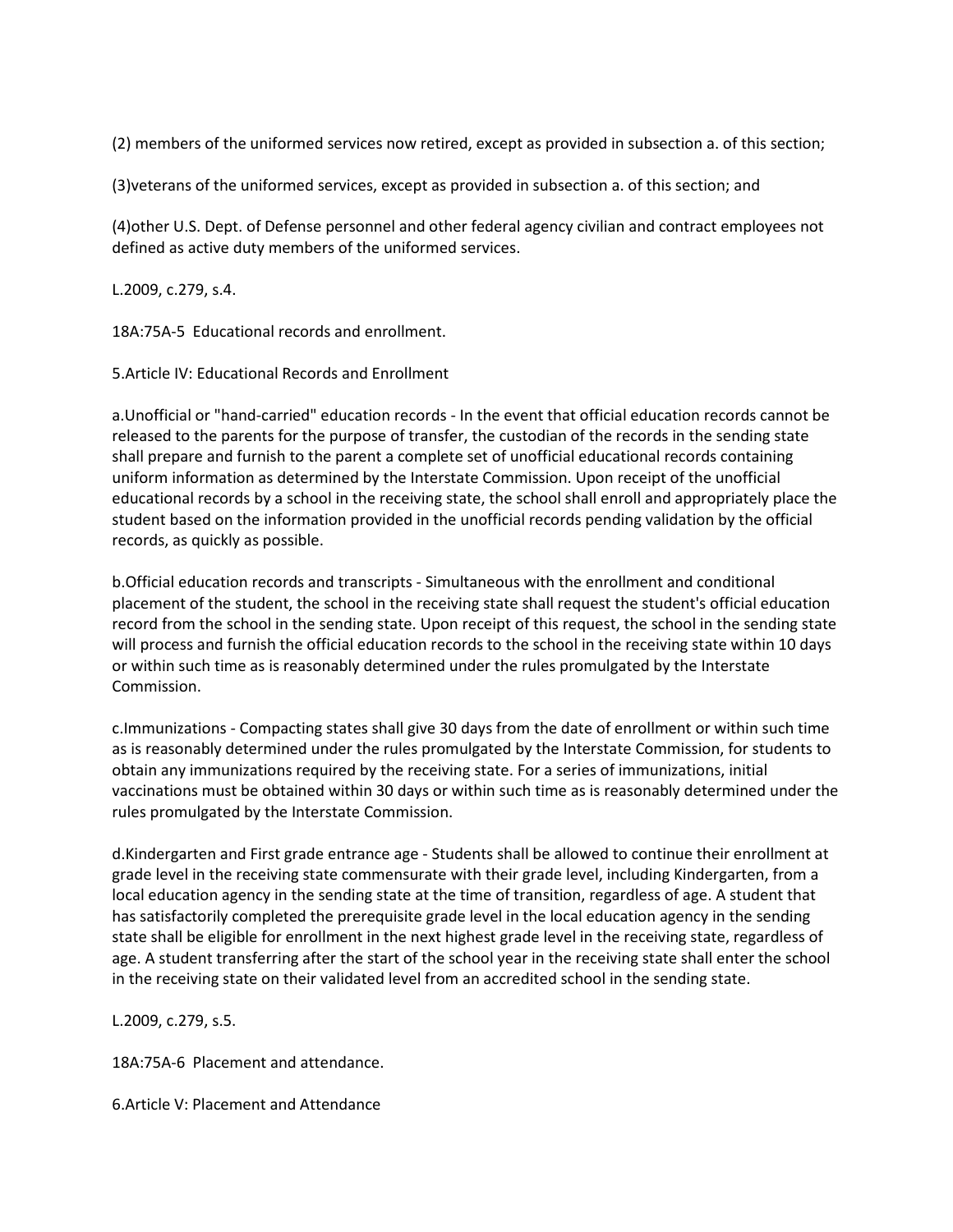a.Course placement - When the student transfers before or during the school year, the receiving state school shall initially honor placement of the student in educational courses based on the student's enrollment in the sending state school, educational assessments conducted at the school in the sending state, or both, if the courses are offered. Course placement includes but is not limited to Honors, International Baccalaureate, Advanced Placement, vocational, technical and career pathways courses. Continuing the student's academic program from the previous school and promoting placement in academically and career challenging courses should be paramount when considering placement. This does not preclude the school in the receiving state from performing subsequent evaluations to ensure appropriate placement and continued enrollment of the student in the course or courses.

b.Educational program placement - The receiving state school shall initially honor placement of the student in educational programs based on current educational assessments conducted at the school in the sending state or participation or placement in like programs in the sending state. Such programs include, but are not limited to: (1) gifted and talented programs; and (2) English as a second language (ESL). This does not preclude the school in the receiving state from performing subsequent evaluations to ensure appropriate placement of the student.

c.Special education services - (1) In compliance with the federal requirements of the Individuals with Disabilities Education Act (IDEA), 20 U.S.C. Section 1400 et seq., the receiving state shall initially provide comparable services to a student with disabilities based on his or her current Individualized Education Program (IEP); and (2) In compliance with the requirements of Section 504 of the Rehabilitation Act, 29 U.S.C. Section 794, and with Title II of the Americans with Disabilities Act, 42 U.S.C. Sections 12131- 12165, the receiving state shall make reasonable accommodations and modifications to address the needs of incoming students with disabilities, subject to an existing 504 or Title II Plan, to provide the student with equal access to education. This does not preclude the school in the receiving state from performing subsequent evaluations to ensure appropriate placement of the student.

d.Placement flexibility - Local education agency administrative officials shall have flexibility in waiving course or program prerequisites, or other preconditions for placement in courses or programs offered under the jurisdiction of the local education agency.

e.Absence as related to deployment activities - A student whose parent or legal guardian is an active duty member of the uniformed services, as defined by the compact, and has been called to duty for, is on leave from, or immediately returned from deployment to a combat zone or combat support posting, shall be granted additional excused absences at the discretion of the local education agency superintendent to visit with his or her parent or legal guardian relative to such leave or deployment of the parent or guardian.

L.2009, c.279, s.6.

18A:75A-7 Eligibility.

7.Article VI: Eligibility

a.Eligibility for enrollment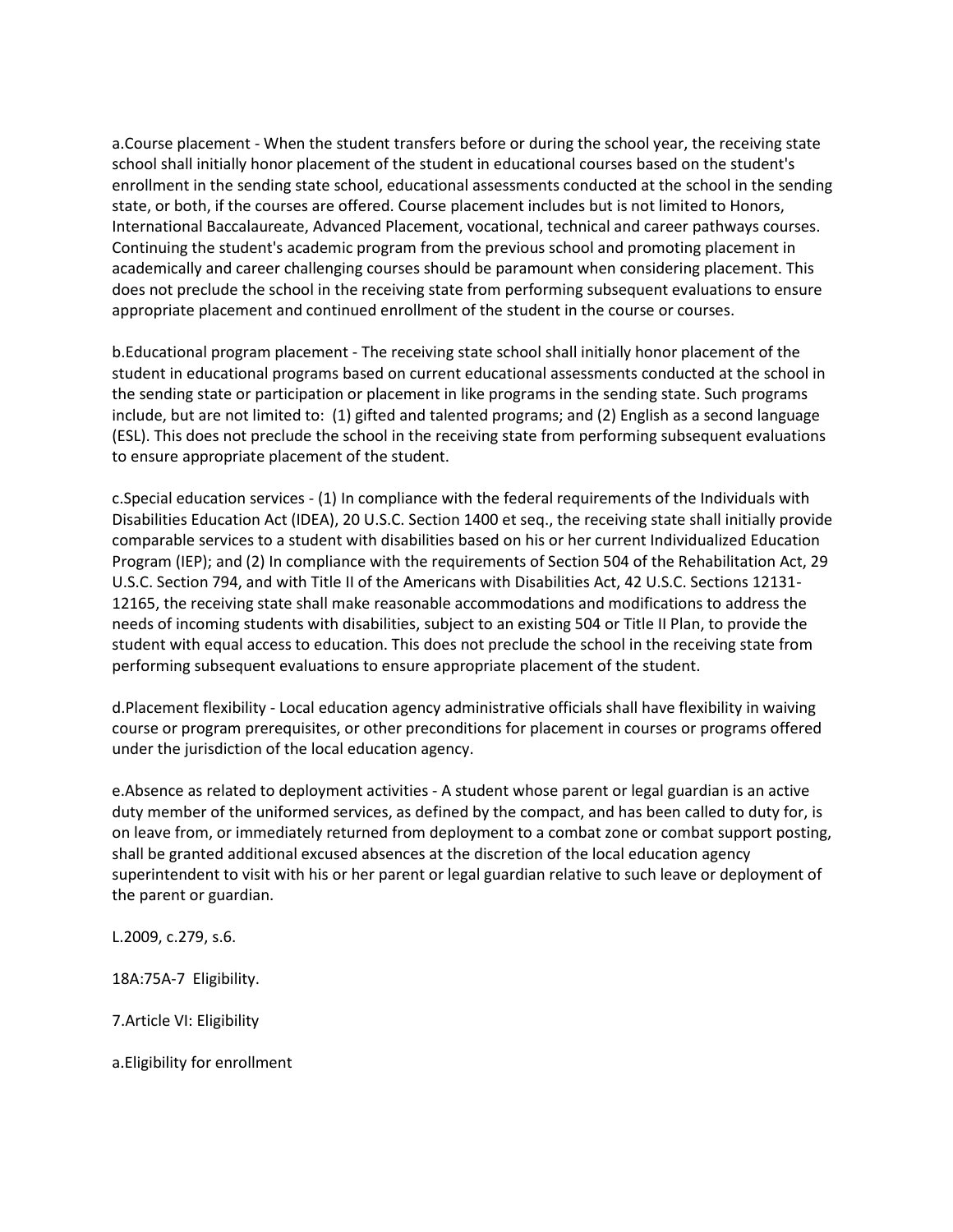(1)Special power of attorney, relative to the guardianship of a child of a military family and executed under applicable law shall be sufficient for the purposes of enrollment and all other actions requiring parental participation and consent.

(2)A local education agency shall be prohibited from charging local tuition to a transitioning military child placed in the care of a non-custodial parent or other person standing in loco parentis who lives in a jurisdiction other than that of the custodial parent.

(3)A transitioning military child, placed in the care of a non-custodial parent or other person standing in loco parentis who lives in a jurisdiction other than that of the custodial parent, may continue to attend the school in which he or she was enrolled while residing with the custodial parent.

b.Eligibility for extracurricular participation - State and local education agencies shall facilitate the opportunity for transitioning military children's inclusion in extracurricular activities, regardless of application deadlines, to the extent they are otherwise qualified.

L.2009, c.279, s.7.

18A:75A-8 Graduation.

## 8.Article VII: Graduation

In order to facilitate the on-time graduation of children of military families states and local education agencies shall incorporate the following procedures:

a.Waiver requirements - Local education agency administrative officials shall waive specific courses required for graduation if similar course work has been satisfactorily completed in another local education agency or shall provide reasonable justification for denial. Should a waiver not be granted to a student who would qualify to graduate from the sending school, the local education agency shall provide an alternative means of acquiring required coursework so that graduation may occur on time.

b.Exit exams - States shall accept: (1) exit or end-of-course exams required for graduation from the sending state; or (2) national norm-referenced achievement tests; or (3) alternative testing, in lieu of testing requirements for graduation in the receiving state. In the event the above alternatives cannot be accommodated by the receiving state for a student transferring in his or her Senior year, then the provisions of subsection c. of this section shall apply.

c.Transfers during Senior year - Should a military student transferring at the beginning or during his or her Senior year be ineligible to graduate from the receiving local education agency after all alternatives have been considered, the sending and receiving local education agencies shall ensure the receipt of a diploma from the sending local education agency, if the student meets the graduation requirements of the sending local education agency. In the event that one of the states in question is not a member of this compact, the member state shall use best efforts to facilitate the on-time graduation of the student in accordance with subsections a. and b. of this section.

L.2009, c.279, s.8.

18A:75A-9 State coordination.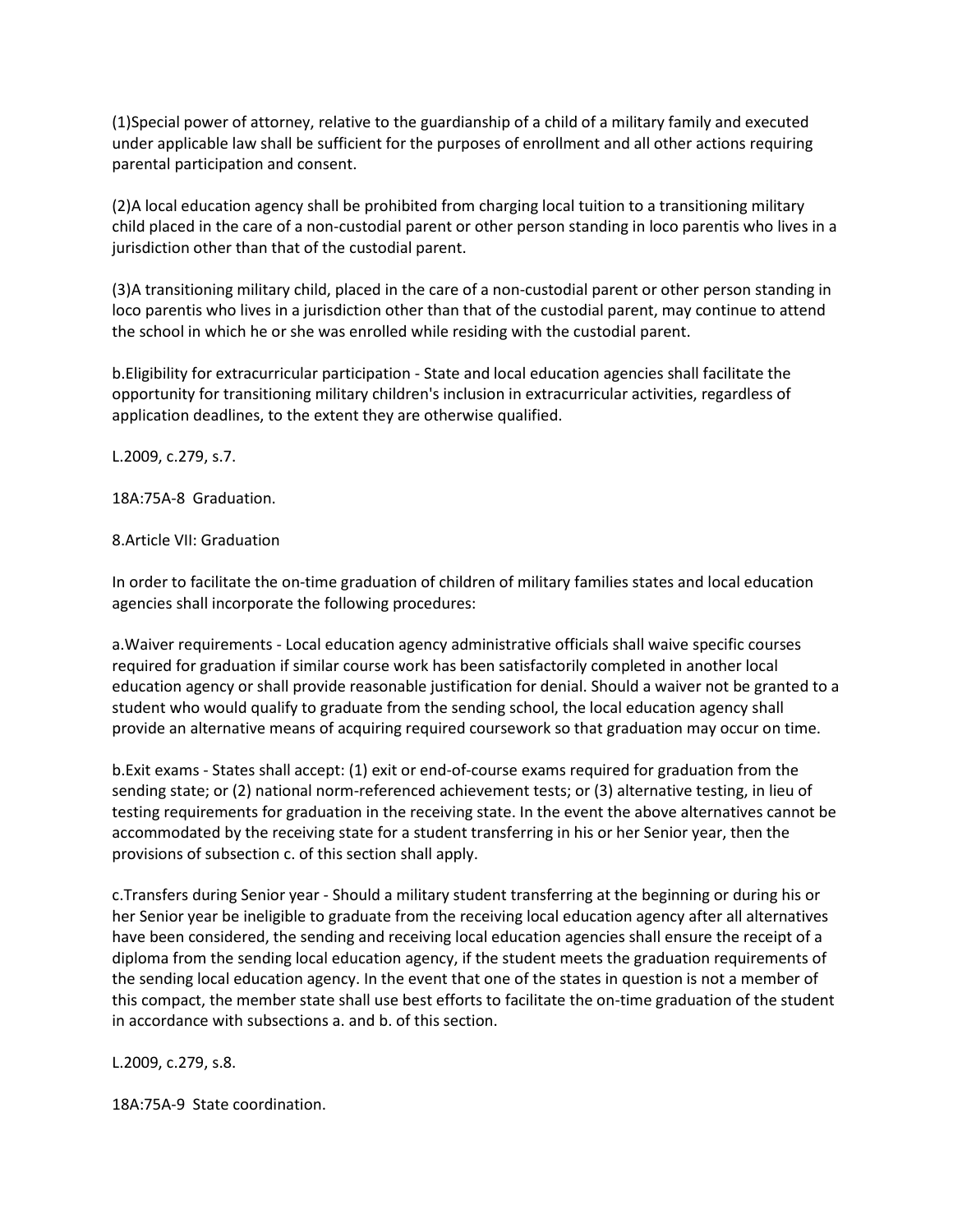#### 9.Article VIII: State Coordination

a.Each member state shall, through the creation of a State Council or use of an existing body or board, provide for the coordination among its agencies of government, local education agencies and military installations concerning the state's participation in, and compliance with, this compact and Interstate Commission activities. While each member state may determine the membership of its own State Council, its membership must include at least: the state superintendent of education, superintendent of a school district with a high concentration of military children, representative from a military installation, one representative each from the legislative and executive branches of government, and other offices and stakeholder groups the State Council deems appropriate. A member state that does not have a school district deemed to contain a high concentration of military children may appoint a superintendent from another school district to represent local education agencies on the State Council.

b.The State Council of each member state shall appoint or designate a military family education liaison to assist military families and the state in facilitating the implementation of this compact.

c.The compact commissioner responsible for the administration and management of the state's participation in the compact shall be appointed by the Governor or as otherwise determined by each member state.

d.The compact commissioner and the military family education liaison designated herein shall be exofficio members of the State Council, unless either is already a full voting member of the State Council.

L.2009, c.279, s.9.

18A:75A-10 Interstate Commission on Educational Opportunity for Military Children. 10. Article IX: Interstate Commission on Educational Opportunity for Military Children

The member states hereby create the "Interstate Commission on Educational Opportunity for Military Children." The activities of the Interstate Commission are the formation of public policy and are a discretionary state function. The Interstate Commission shall:

a.Be a body corporate and joint agency of the member states and shall have all the responsibilities, powers and duties set forth herein, and such additional powers as may be conferred upon it by a subsequent concurrent action of the respective legislatures of the member states in accordance with the terms of this compact.

b.Consist of one Interstate Commission voting representative from each member state who shall be that state's compact commissioner.

(1)Each member state represented at a meeting of the Interstate Commission is entitled to one vote.

(2)A majority of the total member states shall constitute a quorum for the transaction of business, unless a larger quorum is required by the bylaws of the Interstate Commission.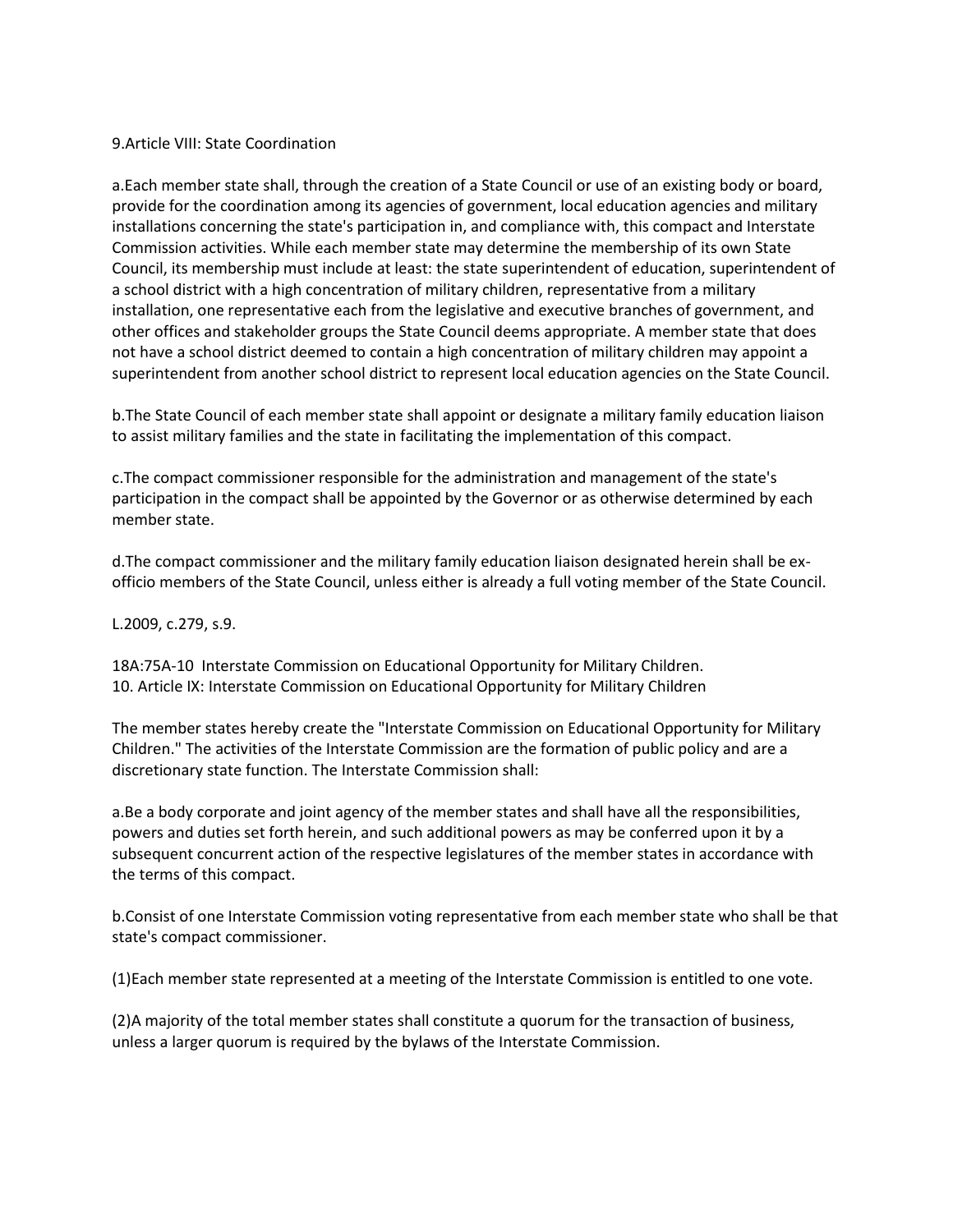(3)A representative shall not delegate a vote to another member state. In the event the compact commissioner is unable to attend a meeting of the Interstate Commission, the Governor or State Council may delegate voting authority to another person from their state for a specified meeting.

(4)The bylaws may provide for meetings of the Interstate Commission to be conducted by telecommunication or electronic communication.

c.Consist of ex-officio, non-voting representatives who are members of interested organizations. Such ex-officio members, as defined in the bylaws, may include but not be limited to, members of the representative organizations of military family advocates, local education agency officials, parent and teacher groups, the U.S. Department of Defense, the Education Commission of the States, the Interstate Agreement on the Qualification of Educational Personnel and other interstate compacts affecting the education of children of military members.

d.Meet at least once each calendar year. The chairperson may call additional meetings and, upon the request of a simple majority of the member states, shall call additional meetings.

e.Establish an executive committee, whose members shall include the officers of the Interstate Commission and such other members of the Interstate Commission as determined by the bylaws. Members of the executive committee shall serve a one year term. Members of the executive committee shall be entitled to one vote each. The executive committee shall have the power to act on behalf of the Interstate Commission, with the exception of rulemaking, during periods when the Interstate Commission is not in session. The executive committee shall oversee the day-to-day activities of the administration of the compact including enforcement and compliance with the provisions of the compact, its bylaws and rules, and other such duties as deemed necessary. The U.S. Dept. of Defense, shall serve as an ex-officio, nonvoting member of the executive committee.

f.Establish bylaws and rules that provide for conditions and procedures under which the Interstate Commission shall make its information and official records available to the public for inspection or copying. The Interstate Commission may exempt from disclosure information or official records to the extent they would adversely affect personal privacy rights or proprietary interests.

g.Give public notice of all meetings and all meetings shall be open to the public, except as set forth in the rules or as otherwise provided in the compact. The Interstate Commission and its committees may close a meeting, or portion thereof, where it determines by two-thirds vote that an open meeting would be likely to:

(1)Relate solely to the Interstate Commission's internal personnel practices and procedures;

(2)Disclose matters specifically exempted from disclosure by federal and state statute;

(3)Disclose trade secrets or commercial or financial information which is privileged or confidential;

(4)Involve accusing a person of a crime, or formally censuring a person;

(5)Disclose information of a personal nature where disclosure would constitute a clearly unwarranted invasion of personal privacy;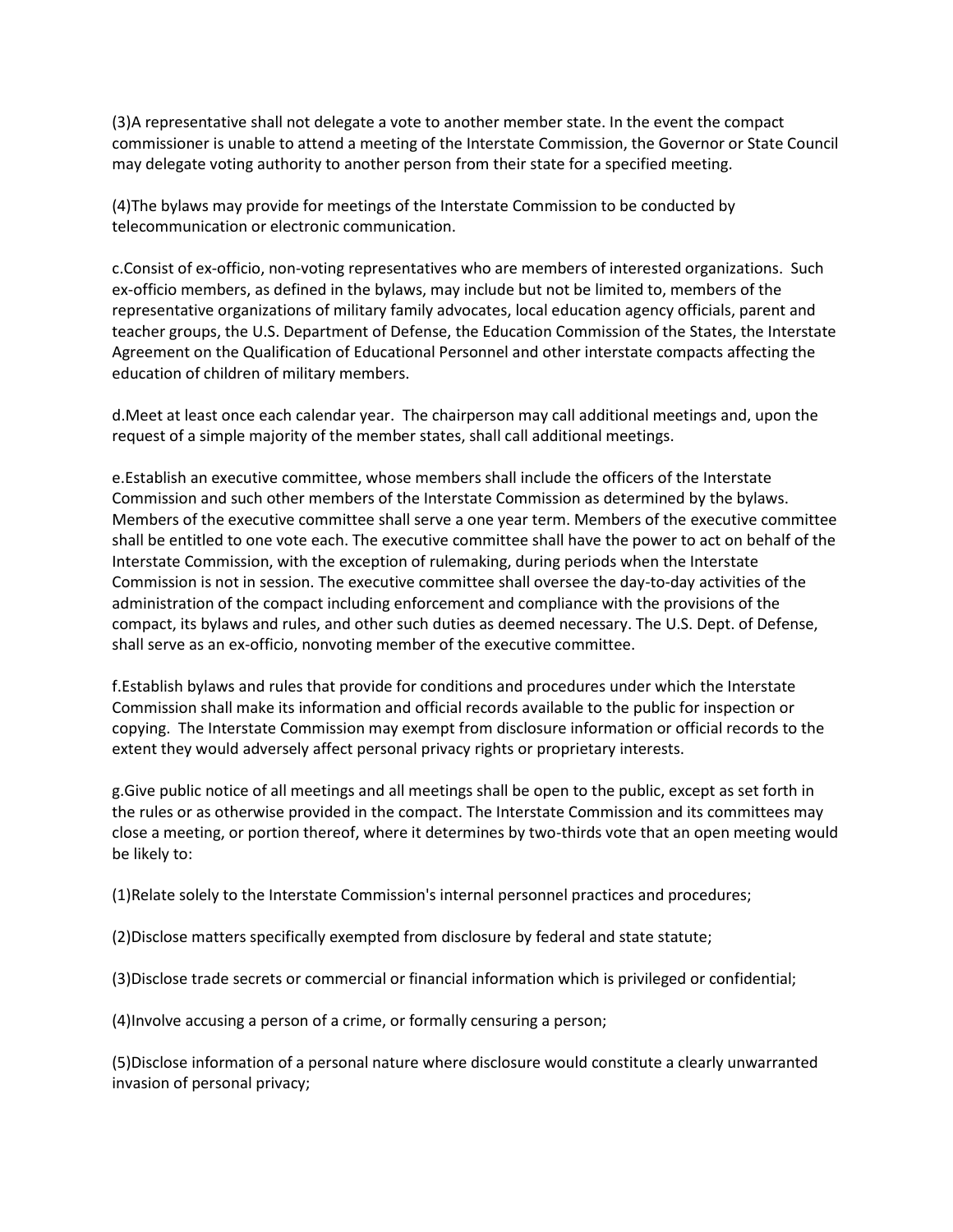(6)Disclose investigative records compiled for law enforcement purposes; or

(7)Specifically relate to the Interstate Commission's participation in a civil action or other legal proceeding.

h.Cause its legal counsel or designee to certify that a meeting may be closed and shall reference each relevant exemptible provision for any meeting, or portion of a meeting, which is closed pursuant to this provision. The Interstate Commission shall keep minutes which shall fully and clearly describe all matters discussed in a meeting and shall provide a full and accurate summary of actions taken, and the reasons therefor, including a description of the views expressed and the record of a roll call vote. All documents considered in connection with an action shall be identified in such minutes. All minutes and documents of a closed meeting shall remain under seal, subject to release by a majority vote of the Interstate Commission.

i.Collect standardized data concerning the educational transition of the children of military families under this compact as directed through its rules which shall specify the data to be collected, the means of collection and data exchange and reporting requirements. Such methods of data collection, exchange and reporting shall, insofar as is reasonably possible, conform to current technology and coordinate its information functions with the appropriate custodian of records as identified in the bylaws and rules.

j.Create a process that permits military officials, education officials and parents to inform the Interstate Commission if and when there are alleged violations of the compact or its rules or when issues subject to the jurisdiction of the compact or its rules are not addressed by the state or local education agency. This section shall not be construed to create a private right of action against the Interstate Commission or any member state.

L.2009, c.279, s.10.

18A:75A-11 Powers and duties of the interstate commission.

11. Article X: Powers and Duties of the Interstate Commission

The Interstate Commission shall have the following powers:

a.To provide for dispute resolution among member states.

b.To promulgate rules and take all necessary actions to effect the goals, purposes and obligations as enumerated in this compact. The rules shall have the force and effect of statutory law and shall be binding in the compact states to the extent and in the manner provided in this compact.

c.To issue, upon request of a member state, advisory opinions concerning the meaning or interpretation of the interstate compact, its bylaws, rules and actions.

d.To enforce compliance with the compact provisions, the rules promulgated by the Interstate Commission, and the bylaws, using all necessary and proper means, including but not limited to the use of judicial process.

e.To establish and maintain offices which shall be located within one or more of the member states.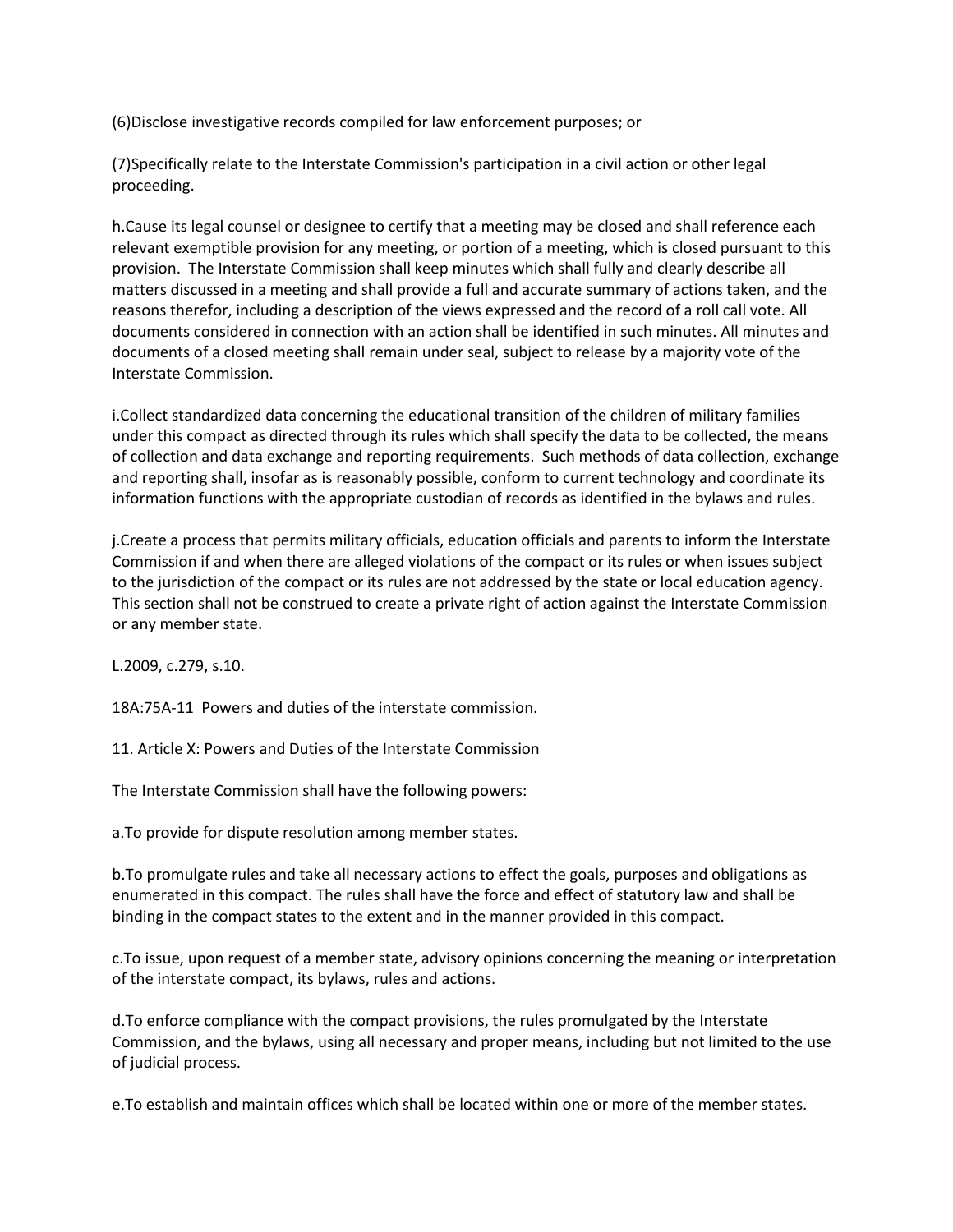f.To purchase and maintain insurance and bonds.

g.To borrow, accept, hire or contract for services of personnel.

h.To establish and appoint committees including, but not limited to, an executive committee as required by Article IX, subsection e., which shall have the power to act on behalf of the Interstate Commission in carrying out its powers and duties hereunder.

i.To elect or appoint such officers, attorneys, employees, agents, or consultants, and to fix their compensation, define their duties and determine their qualifications; and to establish the Interstate Commission's personnel policies and programs relating to conflicts of interest, rates of compensation, and qualifications of personnel.

j.To accept any and all donations and grants of money, equipment, supplies, materials, and services, and to receive, utilize, and dispose of it.

k.To lease, purchase, accept contributions or donations of, or otherwise to own, hold, improve or use any property, real, personal, or mixed.

l.To sell, convey, mortgage, pledge, lease, exchange, abandon, or otherwise dispose of any property, real, personal or mixed.

m.To establish a budget and make expenditures.

n.To adopt a seal and bylaws governing the management and operation of the Interstate Commission.

o.To report annually to the legislatures, governors, judiciary, and state councils of the member states concerning the activities of the Interstate Commission during the preceding year. Such reports shall also include any recommendations that may have been adopted by the Interstate Commission.

p.To coordinate education, training and public awareness regarding the compact, its implementation and operation for officials and parents involved in such activity.

q.To establish uniform standards for the reporting, collecting and exchanging of data.

r.To maintain corporate books and records in accordance with the bylaws.

s.To perform such functions as may be necessary or appropriate to achieve the purposes of this compact.

t.To provide for the uniform collection and sharing of information between and among member states, schools and military families under this compact.

L.2009, c.279, s.11.

18A:75A-12 Organization and operation of the interstate commission.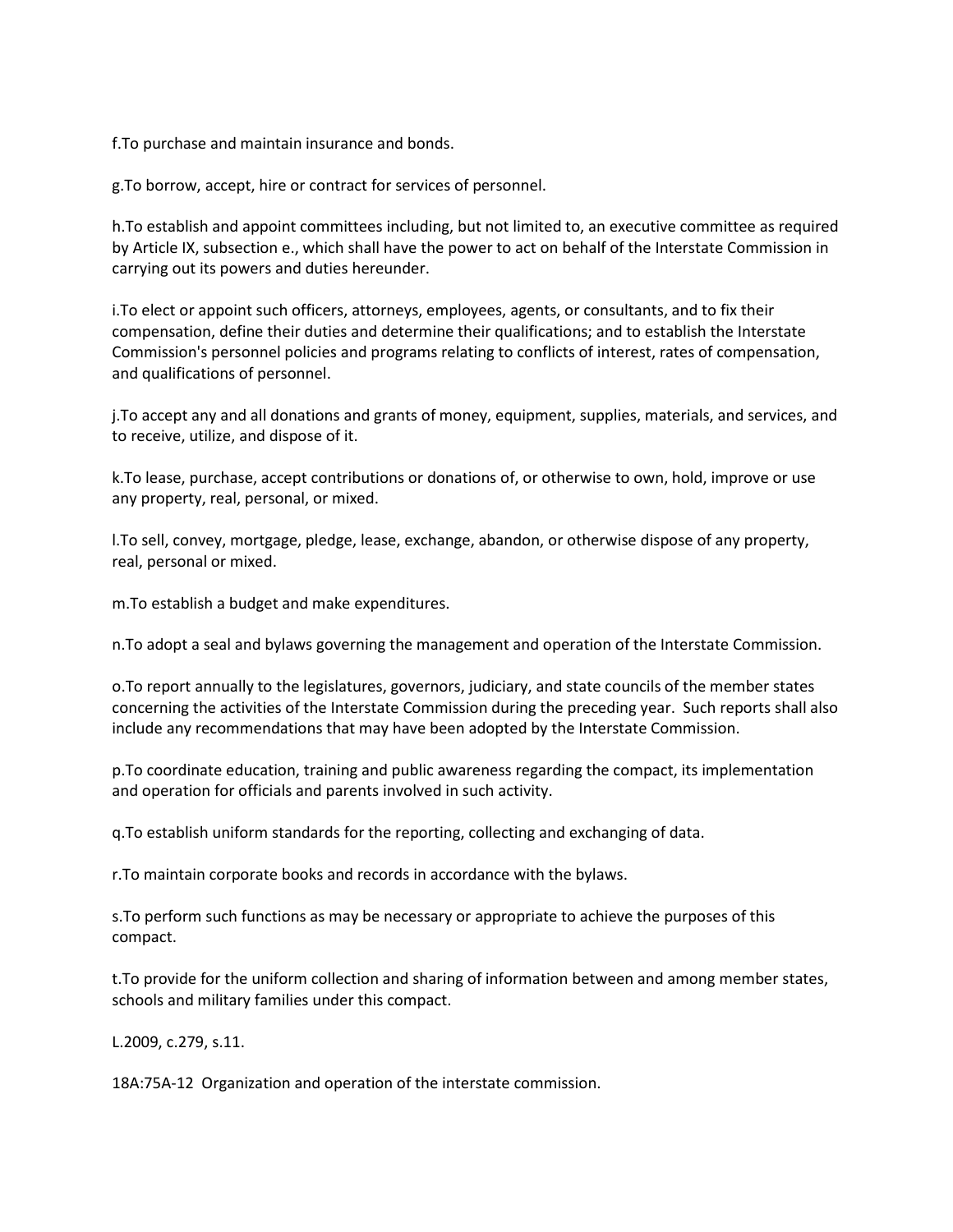12. Article XI: Organization and Operation of the Interstate Commission

a.The Interstate Commission shall, by a majority of the members present and voting, within 12 months after the first Interstate Commission meeting, adopt bylaws to govern its conduct as may be necessary or appropriate to carry out the purposes of the compact, including, but not limited to:

(1)Establishing the fiscal year of the Interstate Commission;

(2)Establishing an executive committee, and such other committees as may be necessary;

(3)Providing for the establishment of committees and for governing any general or specific delegation of authority or function of the Interstate Commission;

(4)Providing reasonable procedures for calling and conducting meetings of the Interstate Commission, and ensuring reasonable notice of each such meeting;

(5)Establishing the titles and responsibilities of the officers and staff of the Interstate Commission;

(6)Providing a mechanism for concluding the operations of the Interstate Commission and the return of surplus funds that may exist upon the termination of the compact after the payment and reserving of all of its debts and obligations;

(7)Providing "start up" rules for initial administration of the compact.

b.The Interstate Commission shall, by a majority of the members, elect annually from among its members a chairperson, a vice-chairperson, and a treasurer, each of whom shall have such authority and duties as may be specified in the bylaws. The chairperson or, in the chairperson's absence or disability, the vice-chairperson, shall preside at all meetings of the Interstate Commission. The officers so elected shall serve without compensation or remuneration from the Interstate Commission; provided that, subject to the availability of budgeted funds, the officers shall be reimbursed for ordinary and necessary costs and expenses incurred by them in the performance of their responsibilities as officers of the Interstate Commission.

c.Executive Committee, Officers and Personnel

(1)The executive committee shall have such authority and duties as may be set forth in the bylaws, including but not limited to:

(a)Managing the affairs of the Interstate Commission in a manner consistent with the bylaws and purposes of the Interstate Commission;

(b)Overseeing an organizational structure within, and appropriate procedures for the Interstate Commission to provide for the creation of rules, operating procedures, and administrative and technical support functions; and

(c)Planning, implementing, and coordinating communications and activities with other state, federal and local government organizations in order to advance the goals of the Interstate Commission.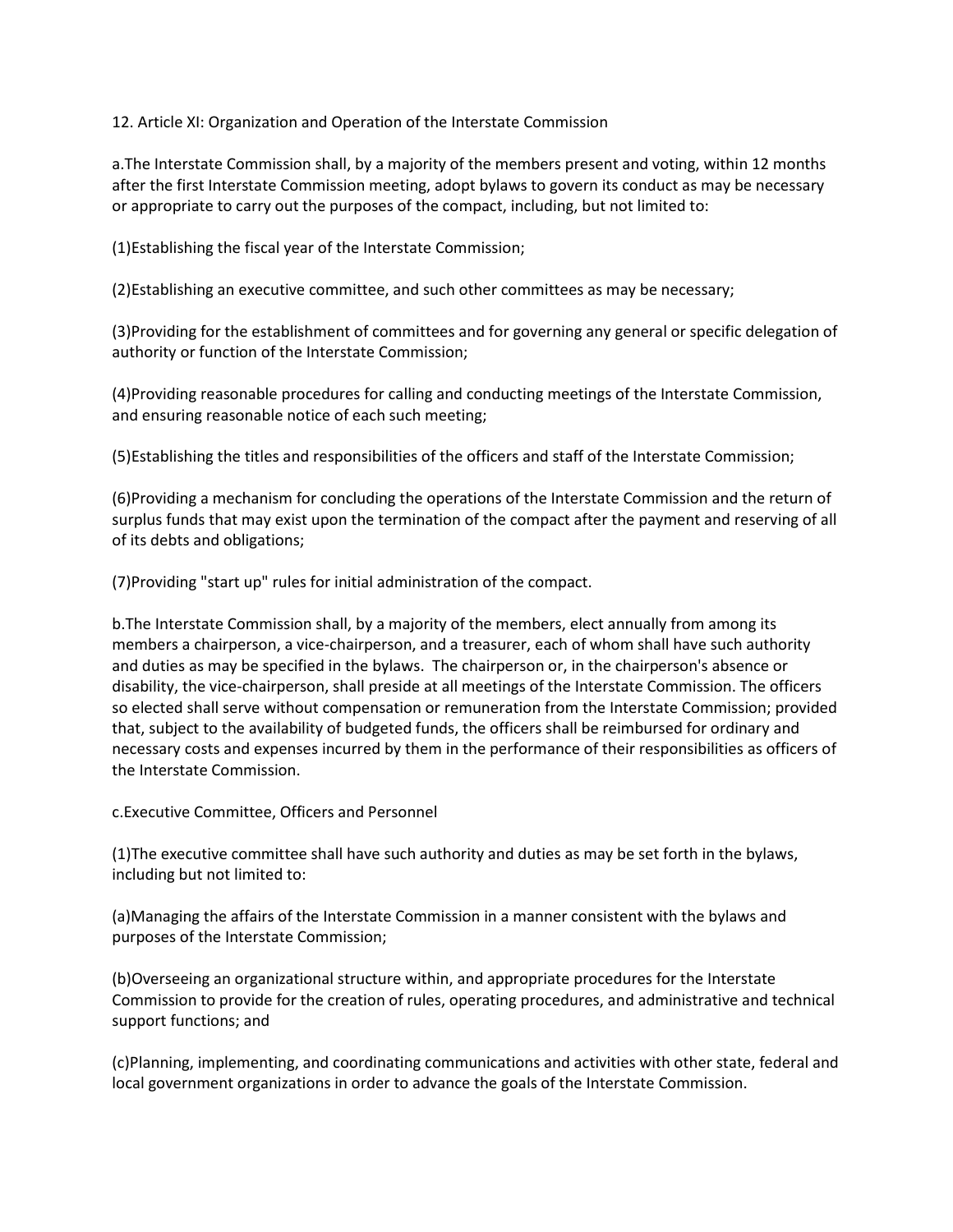(2)The executive committee may, subject to the approval of the Interstate Commission, appoint or retain an executive director for such period, upon such terms and conditions and for such compensation, as the Interstate Commission may deem appropriate. The executive director shall serve as secretary to the Interstate Commission, but shall not be a Member of the Interstate Commission. The executive director shall hire and supervise such other persons as may be authorized by the Interstate Commission.

d.The Interstate Commission's executive director and its employees shall be immune from suit and liability, either personally or in their official capacity, for a claim for damage to or loss of property or personal injury or other civil liability caused or arising out of or relating to an actual or alleged act, error, or omission that occurred, or that such person had a reasonable basis for believing occurred, within the scope of Interstate Commission employment, duties, or responsibilities; provided, that such person shall not be protected from suit or liability for damage, loss, injury, or liability caused by the intentional or willful and wanton misconduct of such person.

(1)The liability of the Interstate Commission's executive director and employees or Interstate Commission representatives, acting within the scope of such person's employment or duties for acts, errors, or omissions occurring within such person's state may not exceed the limits of liability set forth under the Constitution and laws of that state for state officials, employees, and agents. The Interstate Commission is considered to be an instrumentality of the states for the purposes of any such action. Nothing in this subsection shall be construed to protect such person from suit or liability for damage, loss, injury, or liability caused by the intentional or willful and wanton misconduct of such person.

(2)The Interstate Commission shall defend the executive director and its employees and, subject to the approval of the Attorney General or other appropriate legal counsel of the member state represented by an Interstate Commission representative, shall defend such Interstate Commission representative in any civil action seeking to impose liability arising out of an actual or alleged act, error or omission that occurred within the scope of Interstate Commission employment, duties or responsibilities, or that the defendant had a reasonable basis for believing occurred within the scope of Interstate Commission employment, duties, or responsibilities, provided that the actual or alleged act, error, or omission did not result from intentional or willful and wanton misconduct on the part of such person.

(3)To the extent not covered by the state involved, member state, or the Interstate Commission, the representatives or employees of the Interstate Commission shall be held harmless in the amount of a settlement or judgment, including attorney's fees and costs, obtained against such persons arising out of an actual or alleged act, error, or omission that occurred within the scope of Interstate Commission employment, duties, or responsibilities, or that such persons had a reasonable basis for believing occurred within the scope of Interstate Commission employment, duties, or responsibilities, provided that the actual or alleged act, error, or omission did not result from intentional or willful and wanton misconduct on the part of such persons.

L.2009, c.279, s.12.

18A:75A-13 Rulemaking functions of the interstate commission. 13. Article XII: Rulemaking Functions of the Interstate Commission

a.Rulemaking Authority - The Interstate Commission shall promulgate reasonable rules in order to effectively and efficiently achieve the purposes of this Compact. Notwithstanding the foregoing, in the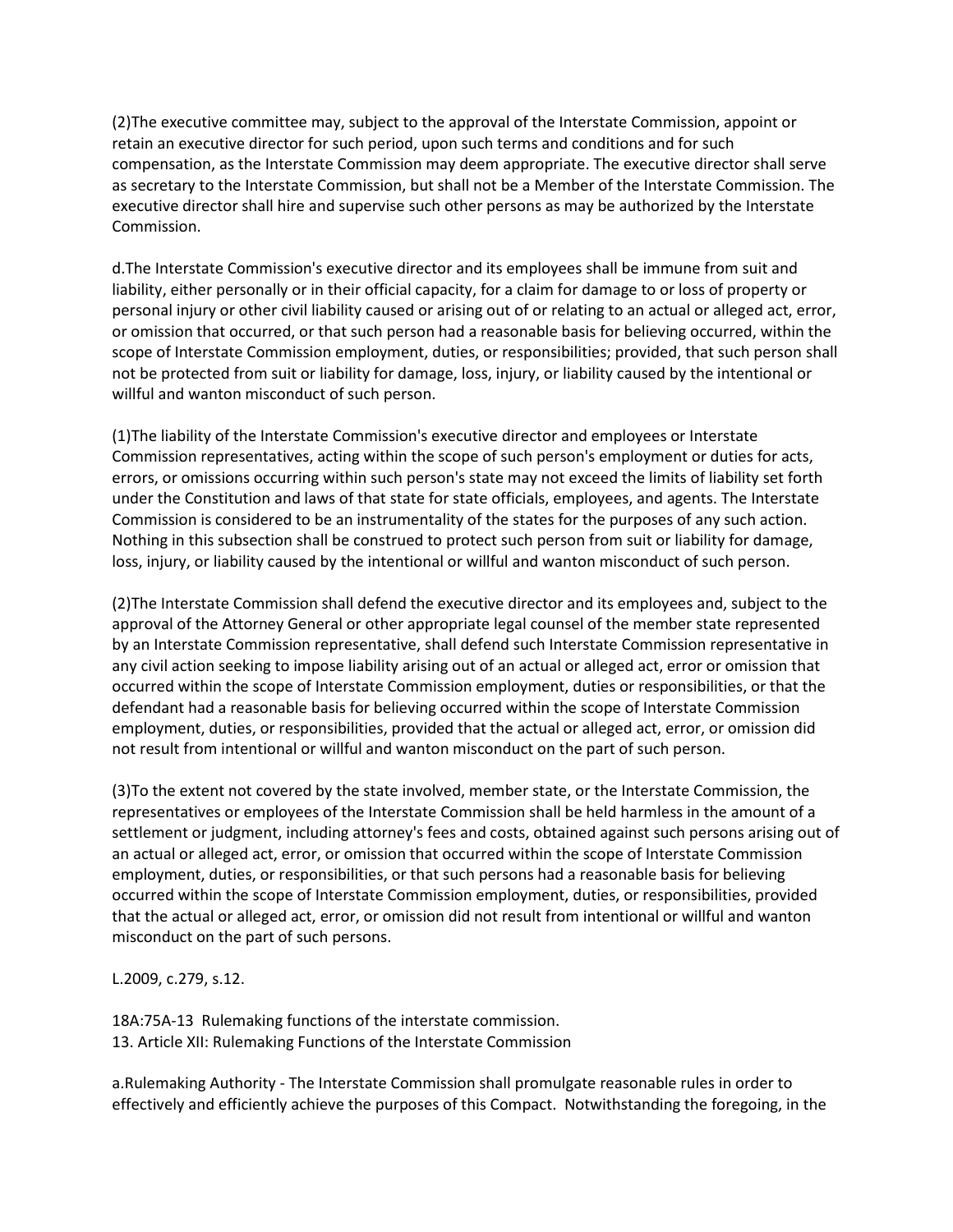event the Interstate Commission exercises its rulemaking authority in a manner that is beyond the scope of the purposes of this act, or the powers granted hereunder, then such an action by the Interstate Commission shall be invalid and have no force or effect.

b.Rulemaking Procedure - Rules shall be made pursuant to a rulemaking process that substantially conforms to the "Model State Administrative Procedure Act," of 1981 Act, Uniform Laws Annotated, Vol. 15, p.1 (2000) as amended, as may be appropriate to the operations of the Interstate Commission.

c.Not later than 30 days after a rule is promulgated, any person may file a petition for judicial review of the rule; provided, that the filing of such a petition shall not stay or otherwise prevent the rule from becoming effective unless the court finds that the petitioner has a substantial likelihood of success. The court shall give deference to the actions of the Interstate Commission consistent with applicable law and shall not find the rule to be unlawful if the rule represents a reasonable exercise of the Interstate Commission's authority.

d.If a majority of the legislatures of the compacting states rejects a Rule by enactment of a statute or resolution in the same manner used to adopt the compact, then such rule shall have no further force and effect in any compacting state.

L.2009, c.279, s.13.

18A:75A-14 Oversight, enforcement, and dispute resolution.

14. Article XIII: Oversight, Enforcement, and Dispute Resolution

a.Oversight

(1)The executive, legislative and judicial branches of state government in each member state shall enforce this compact and shall take all actions necessary and appropriate to effectuate the compact's purposes and intent. The provisions of this compact and the rules promulgated hereunder shall have standing as statutory law.

(2)All courts shall take judicial notice of the compact and the rules in any judicial or administrative proceeding in a member state pertaining to the subject matter of this compact which may affect the powers, responsibilities or actions of the Interstate Commission.

(3)The Interstate Commission shall be entitled to receive all service of process in any such proceeding, and shall have standing to intervene in the proceeding for all purposes. Failure to provide service of process to the Interstate Commission shall render a judgment or order void as to the Interstate Commission, this compact or promulgated rules.

b.Default, Technical Assistance, Suspension and Termination

If the Interstate Commission determines that a member state has defaulted in the performance of its obligations or responsibilities under this compact, or the bylaws or promulgated rules, the Interstate Commission shall: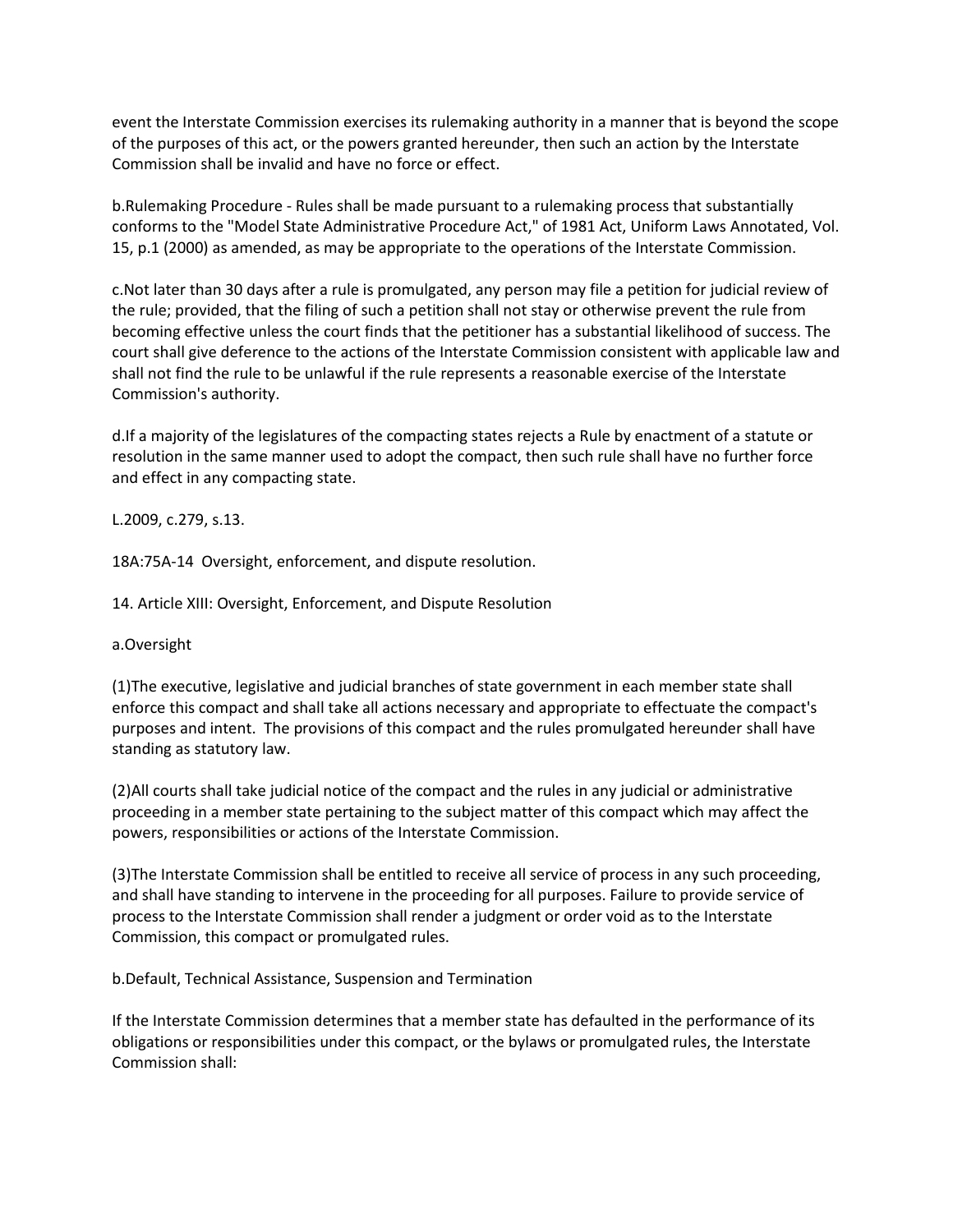(1)Provide written notice to the defaulting state and other member states, of the nature of the default, the means of curing the default and any action taken by the Interstate Commission. The Interstate Commission shall specify the conditions by which the defaulting state must cure its default.

(2)Provide remedial training and specific technical assistance regarding the default.

(3)If the defaulting state fails to cure the default, the defaulting state shall be terminated from the compact upon an affirmative vote of a majority of the member states and all rights, privileges and benefits conferred by this compact shall be terminated from the effective date of termination. A cure of the default does not relieve the offending state of obligations or liabilities incurred during the period of the default.

(4)Suspension or termination of membership in the compact shall be imposed only after all other means of securing compliance have been exhausted. Notice of intent to suspend or terminate shall be given by the Interstate Commission to the Governor, the majority and minority leaders of the defaulting state's legislature, and each of the member states.

(5)The state which has been suspended or terminated is responsible for all assessments, obligations and liabilities incurred through the effective date of suspension or termination including obligations, the performance of which extends beyond the effective date of suspension or termination.

(6)The Interstate Commission shall not bear any costs relating to any state that has been found to be in default or which has been suspended or terminated from the compact, unless otherwise mutually agreed upon in writing between the Interstate Commission and the defaulting state.

(7)The defaulting state may appeal the action of the Interstate Commission by petitioning the U.S. District Court for the District of Columbia or the federal district where the Interstate Commission has its principal offices. The prevailing party shall be awarded all costs of such litigation including reasonable attorney's fees.

### c.Dispute Resolution

(1)The Interstate Commission shall attempt, upon the request of a member state, to resolve disputes which are subject to the compact and which may arise among member states and between member and non-member states.

(2)The Interstate Commission shall promulgate a rule providing for both mediation and binding dispute resolution for disputes as appropriate.

### d.Enforcement

(1)The Interstate Commission, in the reasonable exercise of its discretion, shall enforce the provisions and rules of this compact.

(2)The Interstate Commission, may by majority vote of the members, initiate legal action in the United States District Court for the District of Columbia or, at the discretion of the Interstate Commission, in the federal district where the Interstate Commission has its principal offices, to enforce compliance with the provisions of the compact, its promulgated rules and bylaws, against a member state in default. The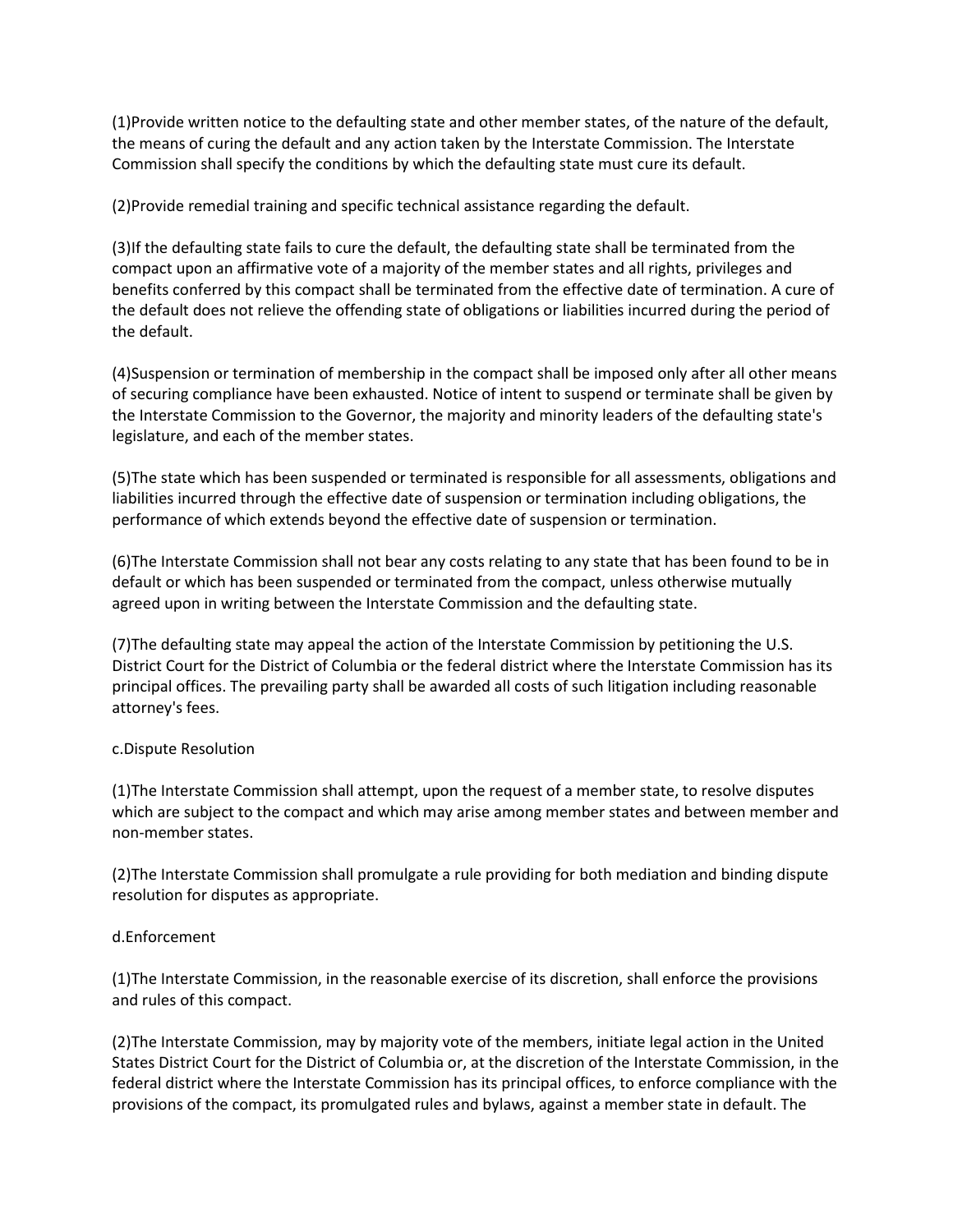relief sought may include both injunctive relief and damages. In the event judicial enforcement is necessary the prevailing party shall be awarded all costs of such litigation including reasonable attorney's fees.

(3)The remedies herein shall not be the exclusive remedies of the Interstate Commission. The Interstate Commission may avail itself of any other remedies available under state law or the regulation of a profession.

L.2009, c.279, s.14.

18A:75A-15 Financing of the interstate commission.

15. Article XIV: Financing of the Interstate Commission

a.The Interstate Commission shall pay, or provide for the payment of the reasonable expenses of its establishment, organization and ongoing activities.

b.The Interstate Commission may levy on and collect an annual assessment from each member state to cover the cost of the operations and activities of the Interstate Commission and its staff which must be in a total amount sufficient to cover the Interstate Commission's annual budget as approved each year. The aggregate annual assessment amount shall be allocated based upon a formula to be determined by the Interstate Commission, which shall promulgate a rule binding upon all member states.

c.The Interstate Commission shall not incur obligations of any kind prior to securing the funds adequate to meet the same; nor shall the Interstate Commission pledge the credit of any of the member states, except by and with the authority of the member state.

d.The Interstate Commission shall keep accurate accounts of all receipts and disbursements. The receipts and disbursements of the Interstate Commission shall be subject to the audit and accounting procedures established under its bylaws. However, all receipts and disbursements of funds handled by the Interstate Commission shall be audited yearly by a certified or licensed public accountant and the report of the audit shall be included in and become part of the annual report of the Interstate Commission.

L.2009, c.279, s.15.

18A:75A-16 Member states, effective date, and amendment. 16. Article XV: Member States, Effective Date, and Amendment

a.Any state is eligible to become a member state.

b.The compact shall become effective and binding upon legislative enactment of the compact into law by no less than 10 of the states. The effective date shall be no earlier than December 1, 2007. Thereafter it shall become effective and binding as to any other member state upon enactment of the compact into law by that state. The governors of non-member states or their designees shall be invited to participate in the activities of the Interstate Commission on a non-voting basis prior to adoption of the compact by all states.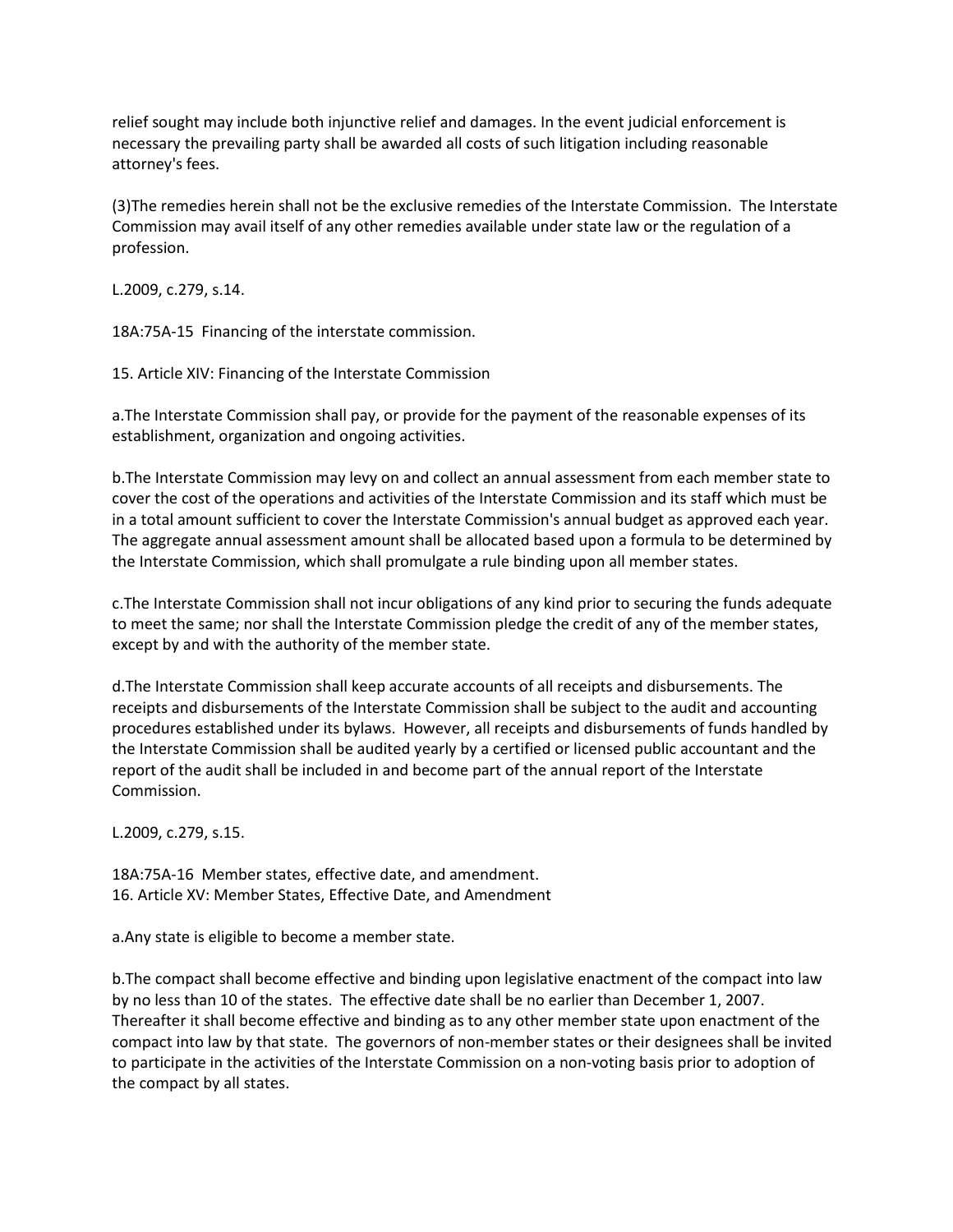c.The Interstate Commission may propose amendments to the compact for enactment by the member states. No amendment shall become effective and binding upon the Interstate Commission and the member states unless and until it is enacted into law by unanimous consent of the member states.

L.2009, c.279, s.16.

18A:75A-17 Withdrawal and dissolution.

17. Article XVI: Withdrawal and Dissolution

### a.Withdrawal

(1)Once effective, the compact shall continue in force and remain binding upon each and every member state; provided that a member state may withdraw from the compact by specifically repealing the statute, which enacted the compact into law.

(2)Withdrawal from this compact shall be by the enactment of a statute repealing the same, but shall not take effect until one year after the effective date of such statute and until written notice of the withdrawal has been given by the withdrawing state to the Governor of each other member jurisdiction.

(3)The withdrawing state shall immediately notify the chairperson of the Interstate Commission in writing upon the introduction of legislation repealing this compact in the withdrawing state. The Interstate Commission shall notify the other member states of the withdrawing state's intent to withdraw within 60 days of its receipt thereof.

(4)The withdrawing state is responsible for all assessments, obligations and liabilities incurred through the effective date of withdrawal, including obligations, the performance of which extend beyond the effective date of withdrawal.

(5)Reinstatement following withdrawal of a member state shall occur upon the withdrawing state reenacting the compact or upon such later date as determined by the Interstate Commission.

### b.Dissolution of Compact

(1)This compact shall dissolve effective upon the date of the withdrawal or default of the member state which reduces the membership in the compact to one member state.

(2)Upon the dissolution of this compact, the compact becomes null and void and shall be of no further force or effect, and the business and affairs of the Interstate Commission shall be concluded and surplus funds shall be distributed in accordance with the bylaws.

L.2009, c.279, s.17.

18A:75A-18 Severability and construction.

18. Article XVII: Severability and Construction